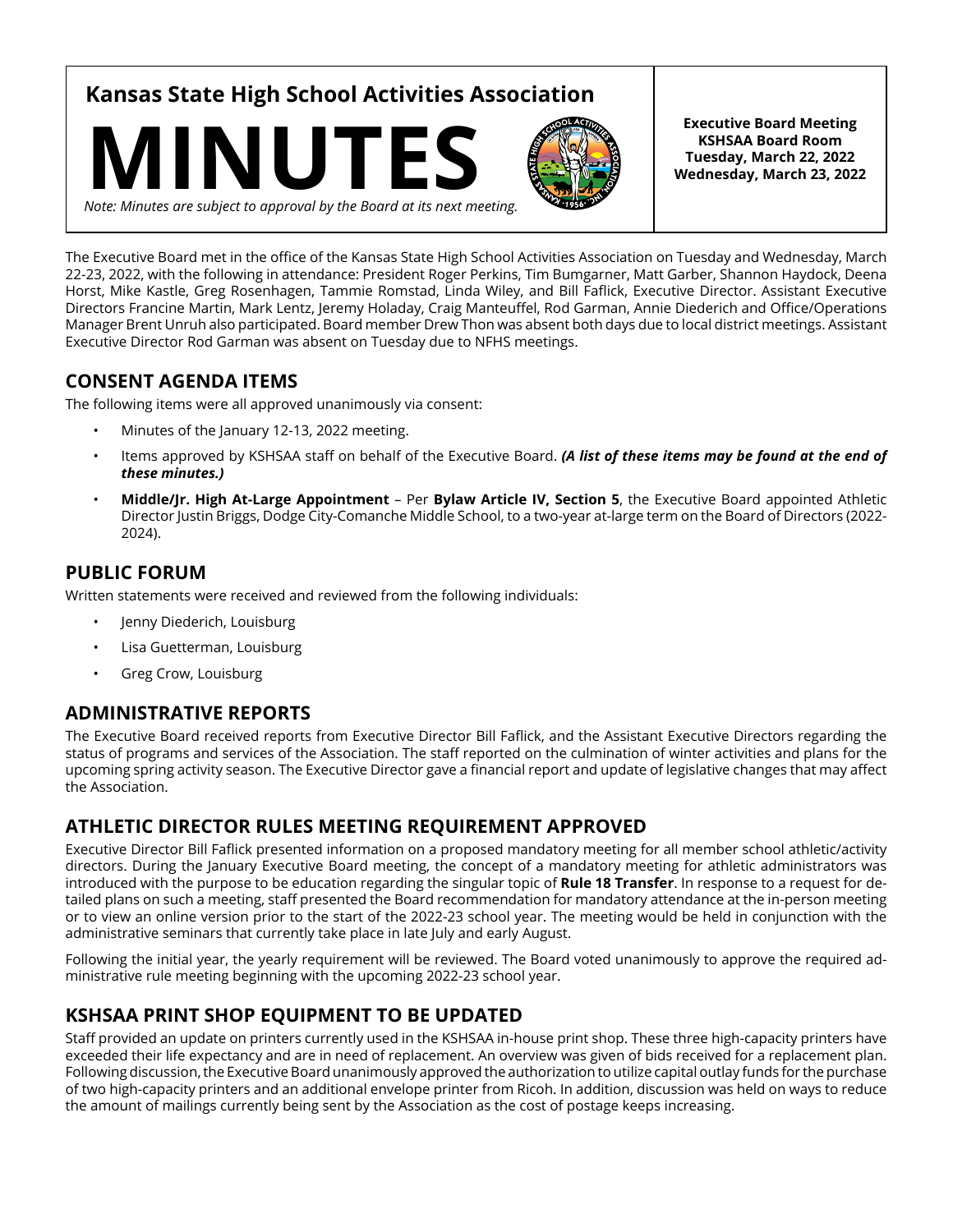# **MIXED TEAM ELIGIBILITY REVIEW AND INTERPRETATION**

Per request from member schools, staff reviewed the opportunity for girls to participate as members of school baseball teams, regardless of the status of softball at their school. Due to the timely nature of the requests, officers from the Executive Board were called and input from legal counsel was provided at the beginning of March to receive a revised interpretation of **Rule 23 Mixed Team**. The full Executive Board was given the same information as the officers received and concurred with the determination. This information included the different rules provided for each sport from the NFHS along with legal cases that support the finding of baseball and softball are not the same activity (different rules govern each respective activity).

As **Rule 23 Mixed Teams** is not applicable, the Executive Board interpretation now allows girls the opportunity to play on school baseball teams regardless of the availability of a softball team at the school. This determination does not extend the opportunity for boys to participate on softball teams, as that would fundamentally change the softball rules provided by the NFHS (including but not limited to the pitching distance).

# **RULE INTERPRETATION FOR JR. HIGH/MIDDLE SCHOOL SEASONS OF ACTIVITIES**

Following the conclusion of a junior high/middle school basketball season, staff were contacted with questions on **Rule 30, Seasons of Activities**. Current interpretation does not allow for coaches to work with 8th graders in the same activity, even though the student no longer has eligibility at the junior high/middle school level. Since the rule details *"Following the season of sport, seniors may receive instruction from their school coach, in the same sport."*, a question was raised about 8th grade students being afforded the same courtesy. After discussing the rule, the Executive Board affirmed current interpretation to allow senior high school students with no future eligibility to receive instruction from their school coach, but since 8th grade students have future eligibility in high school, the student would not be able to receive instruction from their school coach during the school year.

The Executive Board was also asked to review and to verify an interpretation for **Rule 30, Seasons of Activities**, involving a middle/junior high school team practicing with a high school team. The existing interpretation of the rule is that the Association considers a junior high/middle school as a different school than the high school. Accordingly, as practices are for students on respective school teams, it would be contrary to rule for middle school and high school teams to practice together. Some member schools, often those with smaller enrollments, employ coaches for a specific activity for students in grades 7-12, and have consequently scheduled team practices concurrently. Due to facility availability and other constraints, a district employing one coach per activity is necessary to keep programs viable. It was noted, per **Rule 30 and Rule 8**, scrimmages between a junior high/middle school team and their high school team is not permitted. Following discussion, the Executive Board determined it appropriate to learn more from member schools before finalizing a determination.

## **MILE SPLIT PARTNERSHIP**

The Executive Board was updated on the partnership agreement between the Association and Mile Split. This partnership will allow free cross country and track meet registrations to member schools along with live scoring availability for meet results. Mile Split is a company that produces an entry platform for meets and can work congruent with timing/scoring software such as MeetPro and HyTech. By utilizing Mile Split, member schools may allow for the program to enter their student athletes once and reuse the data for multiple meets by a drag-and-drop system that will also import top times and throws from one meet to the next. The entry platform will be free for member high schools to use, but not required during the regular season. During the postseason, the KSHSAA will use Mile Split for student registration to hopefully reduce the need for schools to retype data multiple times. While there is a premium membership that requires a fee, the free version provided to member schools will allow access to leaderboards during the year, articles on student athletes by the Mile Split staff, and import entry for multiple timing/scoring platforms.

## **OFFICIATING**

Assistant Executive Director Francine Martin updated the Executive Board on the agenda for a League Commissioner summit that is to be held on April 6th in the KSHSAA Board Room. League commissioners are key allies for the Association in providing schools with registered officials for regular season contests. The Board was apprised of several changes made by the Association in recent years that have affected how commissioners are able to perform their jobs. One of those changes is the use of the Arbiter online system for scheduling and payment. This system is provided to member high schools for free, but not to member junior high/middle schools, and it is up to the school if they wish to utilize the software. Since league commissioners are hired by a league, it is up to the commissioner if they use Arbiter and how they use Arbiter. Discussion was held on topics the League Commissioners may discuss at the summit and any thoughts, expectations, or messages to be given on the Board's behalf.

# **JUNIOR HIGH/MIDDLE SCHOOL COOPERATIVE AGREEMENT CLARIFICATION**

A request was received from a member junior high/middle school that called for clarification of **Rule 29, Cooperative Agreements**. Specifically, the Board was asked for their interpretation regarding eligibility for 6th grade students who participate under a cooperative agreement between member schools. Per **Rule 8, Section 3, Article 2**, the board noted that 6th grade participation is permitted. Accordingly, 6th grade students from both participating schools in a cooperative agreement would be approved to participate. Ultimately, it is the member school responsibility to determine if it is necessary and appropriate for 6th graders to participate under this permissive rule, in a manner similar to the annual agreement with other cooperative agreement details. It is noted that the 6th grade students are not covered under the KSHSAA catastrophic insurance policy and schools are strongly encouraged to provide separate catastrophic insurance coverage for any participating 6th grade students. Further, it is noted that 6th grade students may not compete in tackle football or wrestling.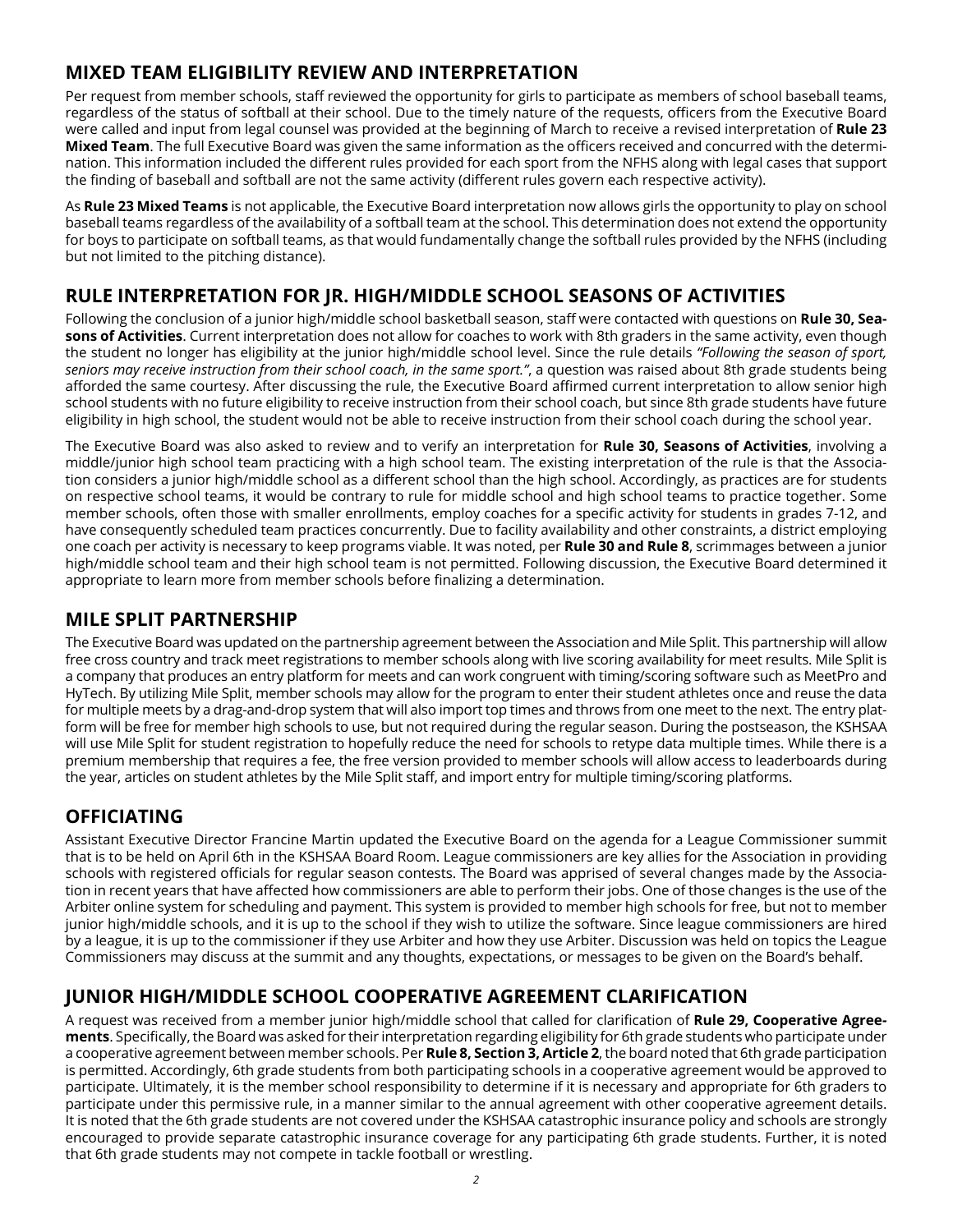# **LIABILITY AND CATASTROPHIC INSURANCE UPDATE**

Jan Mason, Kent Miller, and Zach Barnes of Willis Towers Watson Insurance spoke with the Executive Board and provided an update on information pertaining to liability, catastrophic and medical coverage for member schools of the KSHSAA for the 2022-23 school year. It was voted unanimously to purchase coverage through Mutual of Omaha. Information regarding coverage and the premium per student will be mailed to all member school superintendents and principals in May with the annual membership mailing.

There are no changes in coverage from last year (\$25K deductible, \$5M lifetime benefit). More specific information regarding coverage and benefits for the 2022-23 school year will be provided in the membership mailing. The premium per student will increase by 29 cents/participant (3.9%) for the next school year. Member schools will pay **\$7.35 to cover each student (grades 7 – 12) participating in KSHSAA athletic activities**, regardless of the number of activities in which the student participates. The increase is based upon a catastrophic fee increase of \$.25, and an increase of \$.04 to the liability component.

# **DUES APPROVED FOR 2022–2023**

The Executive Board voted unanimously to continue member school dues at the current level of \$500 senior high and \$200 middle/junior high for the 2022-23 school year. KSHSAA membership materials will be mailed in May to building principals and superintendents of all member schools.

The Executive Board also voted unanimously to increase Approved School dues, to be set at \$250 for the year with an optional (additional) fee of \$50 for those participating in debate. Staff also reviewed the annual application for Approved Schools and the questions used to determine suitability for approval.

# **POSTSEASON OFFICIATING FEES**

Based on the established three-year rotation, staff presented Executive Board members with historic background on game fees paid for officials working postseason contests in volleyball, wrestling, baseball and softball. In addition, background was provided for game fees paid for officials working postseason contests in soccer and football, since these two activities were not adjusted in previous years due to COVID-19 hardships. After reviewing the information provided, the following game fees were approved effective with the 2022-23 school year:

| Volleyball | Sub-State Official     | \$45/match <i>(increase \$2.50)</i>    |
|------------|------------------------|----------------------------------------|
|            | Sub-State Line Judge   | \$15/match <i>(increase \$2.50)</i>    |
|            | <b>State Officials</b> | \$52.50/match <i>(increase \$5.00)</i> |
|            | State Line Judge       | \$22.50/match (increase \$2.50)        |
| Wrestling  | Regional (1-day)       | \$212.50 (no change)                   |
|            | Regional (2-day)       | \$425 (no change)                      |
|            | State                  | \$500 (no change)                      |
| Baseball   | Regional               | \$55/game (increase \$2.50)            |
|            | State                  | \$67.50/game (increase \$5.00)         |
| Softball   | Regional               | \$55/game (increase \$7.50)            |
|            | State                  | \$67.50/game (increase \$10.00)        |
| Football   | Regional               | \$80 (increase \$5.00)                 |
|            | Sectional              | \$85 (increase \$5.00)                 |
|            | Sub-State              | \$90 (increase \$5.00)                 |
|            | State                  | \$105 (increase \$10.00)               |
| Soccer     | Regional               | \$62.50 (increase \$2.50)              |
|            | State                  | \$70 (increase \$5.00)                 |

## **WINTER CHAMPIONSHIP PROTOCOL REVIEW**

Staff led the Executive Board in a discussion regarding the success and challenges with each of the recently completed winter championship events. This opportunity allowed for Executive Board members to provide suggestions for modification and future enhancements regarding postseason sites and procedures.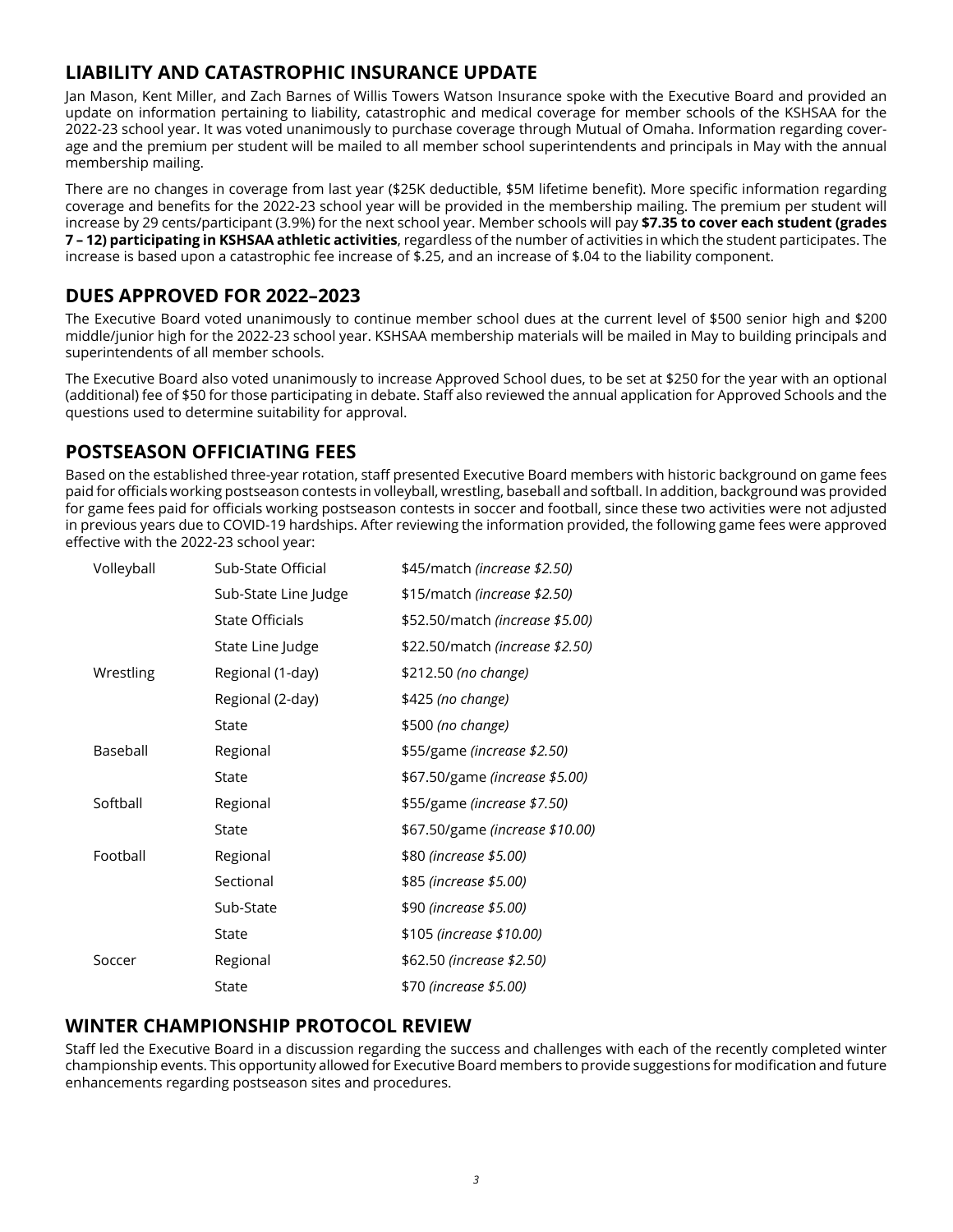# **CLASSIFICATION FORUM**

Staff shared the KIAAA Classification Forum topics which will be introduced and discussed at the KIAAA Conference in Mulvane, March 26-28, and noted the implications of several proposals. In lieu of providing verbal feedback to participants during the Classification Forum session at the KIAAA Conference, staff is preparing a written document identifying considerations for administrators as they participate. Those items supported at the KIAAA will be presented to the Executive Board at the April meeting.

## **COACHING SCHOOL**

Staff provided an update on the Kansas Coaching School currently scheduled on August 1-2, 2022. After a two-year hiatus, the Coaching School will resume with in-person professional development for member school coaches at the Stormont Vail Events Center and Hotel Topeka at City Center. Registration will be taken online through our website for schools who wish to register multiple coaches at once, including for any optional classes that require payment. If coaches want to register individually, a link will be made available this year through GoFan which will allow for payment with credit card. The Association will facilitate an optional golf tournament on July 31st, before the coaching school begins, making registrations for play available through GoFan as well. Registration for all events will begin the first part of April.

## **PROPOSED RULE CHANGES SENT TO BOARD OF DIRECTORS**

At their January meeting, the Executive Board heard from Assistant Executive Director Craig Manteuffel regarding the possibility for additional music opportunities in Kansas. Current rules prohibit member schools from participating in any competition for jazz bands. Similar to previous rule modification for show choir competition, Mr. Manteuffel presented the Board with changes to **Handbook Rule 46, Music**. Following discussion, the Executive Board unanimously approved sending the following proposed modification to the agenda for the April 29 Board of Directors meeting:

### **Rule 46, Music, Section 1**

- **Art. 2:** Kansas music activities hosted by member schools or approved by the Executive Board may be rated and receive oral and/or written critiques but shall not be ranked or receive cash or merchandise awards.
	- a. Kansas marching band, jazz band, and show choir activities hosted by member schools or approved by the Executive Board may be ranked, rated and receive oral and/or written critiques as long as the event falls within the guidelines of the KSHSAA mileage limitations.

Out-of-state music activities approved by the Executive Board and the out-of-state high school association may be ranked, rated and receive oral and/or written critiques as long as the activity falls within the guidelines of the KSHSAA mileage limitations. *(See Bylaw, Article XIV - Approval of Events.)*

In addition, Board members heard a recommendation from staff and approved by the Sports Medicine Advisory Committee in regard to fall activities and heat acclimatization for student participants. Office Manager and SMAC Liaison Brent Unruh presented a proposal that would eliminate the number of team practices in cross country and football and would mandate individuals must practice for 12 days prior to their first competition. While this change is for the select fall sports of cross country and football, subsequent changes may necessitate calendar and/or schedule amendments for other fall activities and will be considered at a later date. The Executive Board discussed and unanimously approved sending the following changes to cross country and football rules to the agenda for the April 29 Board of Directors meeting:

### **Rule 34, Cross Country, Section 1**

**Art. 1:** No member school shall participate in a meet until it has had (14) days of training.

 $a.$  Each athlete shall participate in twelve (12) days  $9$  days of practice with the team prior to participating in a meet. (See Rule 30-1-8a-e, Seasons of Activities) Credit shall be given for a day's practice whether or not it is on a school day.

### **Rule 35 FOOTBALL (Boys)**

### **Section 1: General Regulations (apply to grades 7-12)**

**Art. 1:** No middle/junior or senior high school shall be represented in a game with any outside teams or group until it has had (JH/MS – 13, HS – 14) days of practice prior to (and not including) the first scheduled day of competition.

Competition shall not begin prior to Wednesday of Standardized Calendar Week #9. (See Rule 30-1-8a-e, Seasons of Activities)

- a. Credit shall be given for a full day's practice whether or not it is on a school day.
- b. Each individual player shall participate in at least twelve (12) nine days of practice before their first game.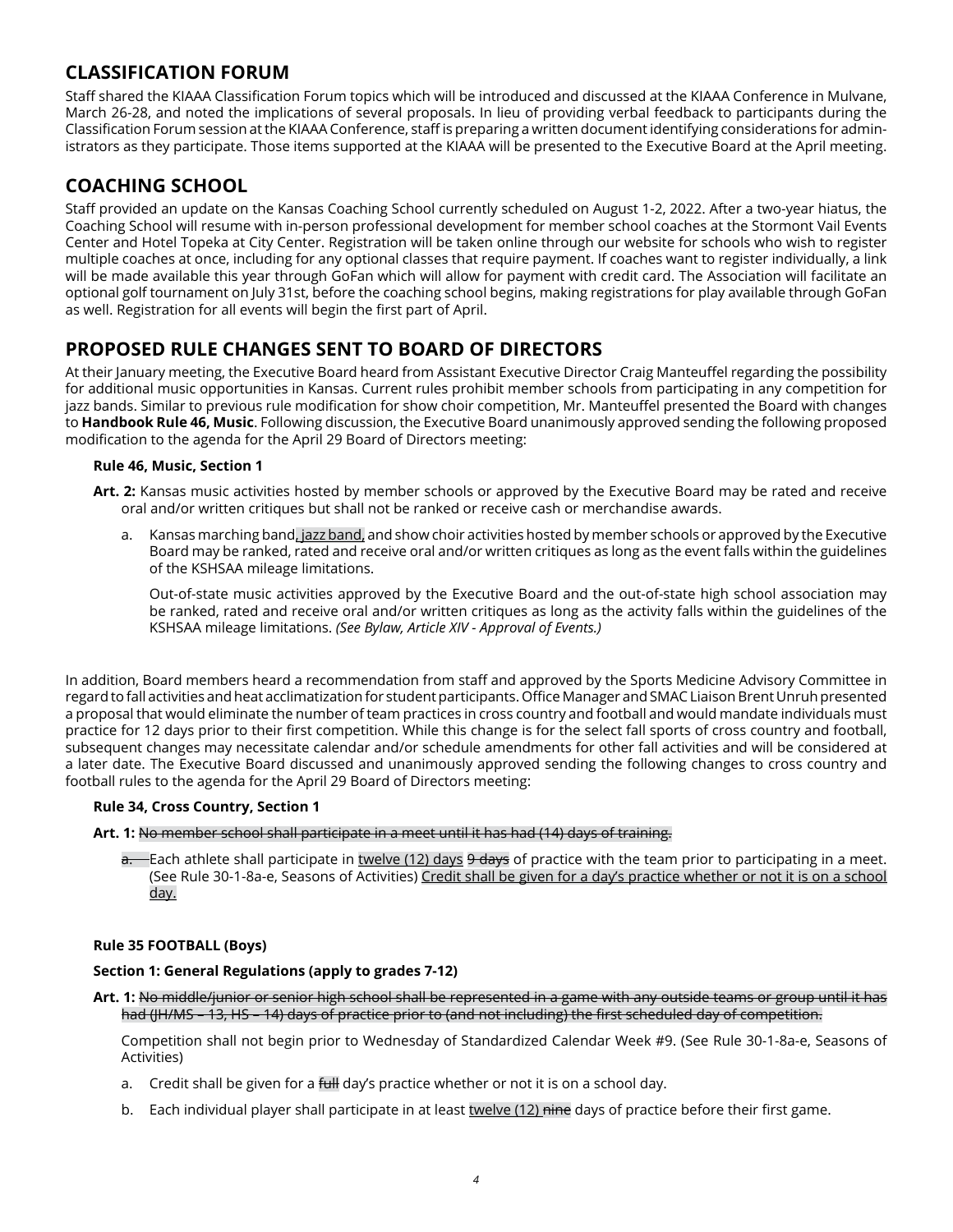### **Section 2: Senior High Regulations**

**Art. 1:** All practices and games shall be held between the opening and closing of the regular season, unless approved by the Executive Board. No senior high school shall be represented in a game with any outside teams or group until it has had 14 days of practice prior to (and not including) the first scheduled day of competition. No senior high school shall be represented in a scrimmage with any outside teams or group until it has had 10 days of practice prior to (and not including) the scrimmage. Each individual player shall participate in at least nine days of practice (prior to, and not including the scrimmage) before their permitted scrimmage. No senior high school shall participate in more than one scrimmage. (See Rule 30-1-8a-e, Seasons of Activities)

### **Section 3: Middle/Junior High School Regulations**

**Art. 2:** No middle/junior high school shall be represented in a game with any outside teams or group until it has had 13 days of practice prior to (and not including) the first scheduled day of competition. No middle/junior high school shall be represented in a scrimmage with any outside teams. (See Rule 30-1-8a-e, Seasons of Activities)

### **BOARD OF DIRECTORS MEETING**

Following a preview of the KSHSAA Board of Directors April 29 meeting, the Executive Board finalized the agenda for the meeting. The Board of Directors meeting will be held at the KSHSAA office building in Topeka and will begin at **3:00 p.m.** on April 29, 2022.

### **NEXT MEETING**

The next regularly scheduled meeting will be held as follows:

**Thursday, April 28, 2022** 10:00 a.m. – 5 p.m.

**Friday, April 29, 2022** 8:30 a.m. – 2 p.m.

The Board of Directors' meeting will begin on Friday, April 29 at 3:00 p.m., in the KSHSAA Board Room with hearings, discussion, final action and 2022-23 Executive Board elections taking place.

The initial organizational meeting of the 2022-23 Executive Board will be held Friday, April 29, fifteen minutes following adjournment of the Board of Director's meeting. The 2022-23 Executive Board will meet in the Hall of Fame Room for election of officers and organizational matters.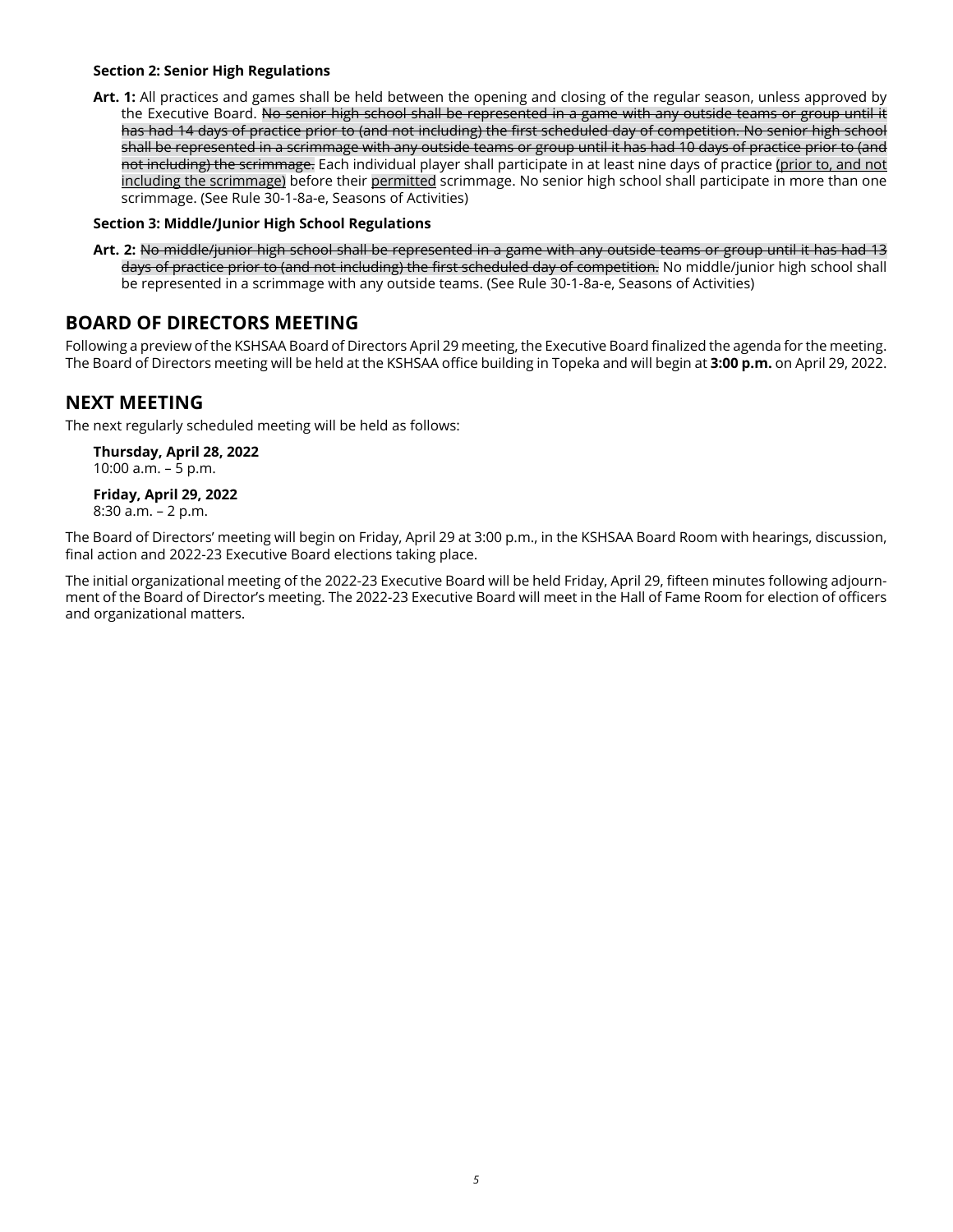### **ADMINISTRATIVE RULE ITEMS**

*NOTE: In the following listing, middle/junior high schools are indicated in all capital letters.* 

### **QUALIFICATIONS OF COACHES/DIRECTORS RULE 10**

#### *The following were approved under Rule 10-1-2 (Supervised)*

- (1) Andie Wilson, Allen-Northern Heights HS
- Softhall (2) Chase Nelson, Alma-Wabaunsee HS Baseball
- (3) Jacob Holle, Alma-Wabaunsee HS Baseball
- (4) Cory Martens, Andover Central HS Girls Track & Field, Boys Track & Field
- (5) Paul Claassen, Andover HS Baseball
- (6) Brooke Eberhardt, Andover HS Softball
- (7) Haley McGriff, Andover HS Softball
- (8) Kourtney Devine, Augusta HS Softball
- (9) Toby Gavette, Belleville-Republic County HS Girls Wrestling, Boys Wrestling
- (10) Perry Wiggins, Chapman HS **Baseball**
- (11) Isaac Rosales, COLBY MS Girls Track & Field, Boys Track & Field
- (12) Jared LeDuc, Concordia HS Baseball
- (13) Nicole Turner, Concordia HS Boys Tennis
- (14) Tony Kempf, De Soto HS Baseball
- (15) Corrine Peck, Derby HS Cheerleader
- (16) Erik Martinez, DODGE CITY MS Boys Soccer
- (17) Crystal Castillo, DODGE CITY MS Girls Track & Field, Boys Track & Field
- (18) Oscar Carmona, DODGE CITY MS Girls Track & Field, Boys Track & Field
- (19) Matthias Jenkins, DODGE CITY-COMANCHE MS Girls Track & Field, Boys Track & Field
- (20) Lucy Gorostiza, DODGE CITY-COMANCHE MS Girls Soccer
- (21) Jacob Kessler, DODGE CITY-COMANCHE MS Girls Track & Field, Boys Track & Field
- (22) Will Frownfelter, Elkhart HS
- Baseball (23) Thane O'Hair, Elkhart HS
- Girls Track & Field, Boys Track & Field (24) Jodee McCarty, Ellis HS
- **Softball** (25) Payton Frazier, Ellsworth HS
- **Softball** (26) Jordan Seitz, ELLSWORTH JH
- Girls Tennis, Boys Tennis
- (27) Landon Harper, Eudora HS Baseball
- (28) Cody Galley, Eudora HS Baseball
- (29) Selena Alvarado, Fort Scott HS Softball
- (30) Katren Rienbolt, Fort Scott HS Girls Track & Field
- (31) Jade Johnson, Fort Scott HS Softball
- (32) Tom Robertson, Fort Scott HS Boys Golf
- (33) Brandon Tindle, Fredonia HS Girls Wrestling, Boys Wrestling
- (34) Shelby Meinert, Galena HS Girls Track & Field, Boys Track & Field
- (35) Colton Leet, Galena HS Baseball
- (36) Riley O'Harrah, Goodland HS Girls Wrestling, Boys Wrestling
- (37) Courtney Tinkham, HAYS-THOMAS MORE PREP-MARIAN JH Girls Track & Field, Boys Track & Field
- (38) Hannah Clary, Highland-Doniphan West HS Softball
- (39) Shiloah Edie, Highland-Doniphan West HS Softball
- (40) Kolby Dennis, Hillsboro HS Girls Track & Field, Boys Track & Field
- (41) Owen Wegner, Hillsboro HS Girls Track & Field, Boys Track & Field
- (42) Rachel Davis, Holcomb HS Girls Swim/Dive, Boys Swim/Dive
- (43) Carlie Rose, Howard-West Elk HS Softball
- (44) Eddie Vieyra, Hutchinson-Trinity Catholic HS Softball
- (45) Jessica Holeman, Junction City HS Speech & Drama
- (46) James Bradford, Junction City HS Baseball
- (47) Gary Butler, Lindsborg-Smoky Valley HS Girls Tennis, Boys Tennis
- (48) Kort Sjogren, Lindsborg-Smoky Valley HS Girls Track & Field, Boys Track & Field
- (49) Jessi Helmer, Lost Springs-Centre HS Girls Swim/Dive
- (50) James Shipman, Lost Springs-Centre HS Boys Golf
- (51) Maranda McMichael, LOST SPRINGS-CENTRE JH Girls Track & Field, Boys Track & Field
- (52) Lillian McDaniel, Louisburg HS Girls Soccer
- (53) Mason Wallace, Manhattan HS Girls Wrestling, Boys Wrestling
- (54) Abraham Sanchez, Manhattan HS Girls Wrestling, Boys Wrestling
- (55) Craig Watkins, Meriden-Jefferson West HS Baseball
- (56) Daniel McCollum, Meriden-Jefferson West HS Girls Track & Field, Boys Track & Field
- (57) Tristan Hawkinson, Moundridge HS
- Baseball (58) Cade Smith, Olathe West HS
- Baseball
- (59) Mike Pfannenstiel, Olathe-Heritage Christian Academy Girls Track & Field, Boys Track & Field
- (60) Kim Gadwood, Osawatomie HS Girls Track & Field, Boys Track & Field
- (61) Garrett Peterson, Osawatomie HS Baseball
- (62) Jeff Sparks, Overland Park-St. Thomas Aquinas HS Girls Soccer
- (63) Kurt Gruenbacher, Overland Park-St. Thomas Aquinas HS Girls Track & Field, Boys Track & Field
- (64) Javon Taylor, Overland Park-St. Thomas Aquinas HS Girls Track & Field, Boys Track & Field
- (65) Ramon Loya, Paola HS Boys Golf
- (66) Tony Bates, Pleasanton HS Girls Track & Field
- (67) Makayla Hahn, Pomona-West Franklin HS
- Girls Track & Field, Boys Track & Field (68) Ron Allen, Pomona-West Franklin HS
- Boys Golf (69) Johnathon Beck, Riverton HS
- Boys Golf (70) John Huseman, Salina-Central HS
- Boys Tennis
- (71) Jeff Holgerson, Salina-Central HS Boys Tennis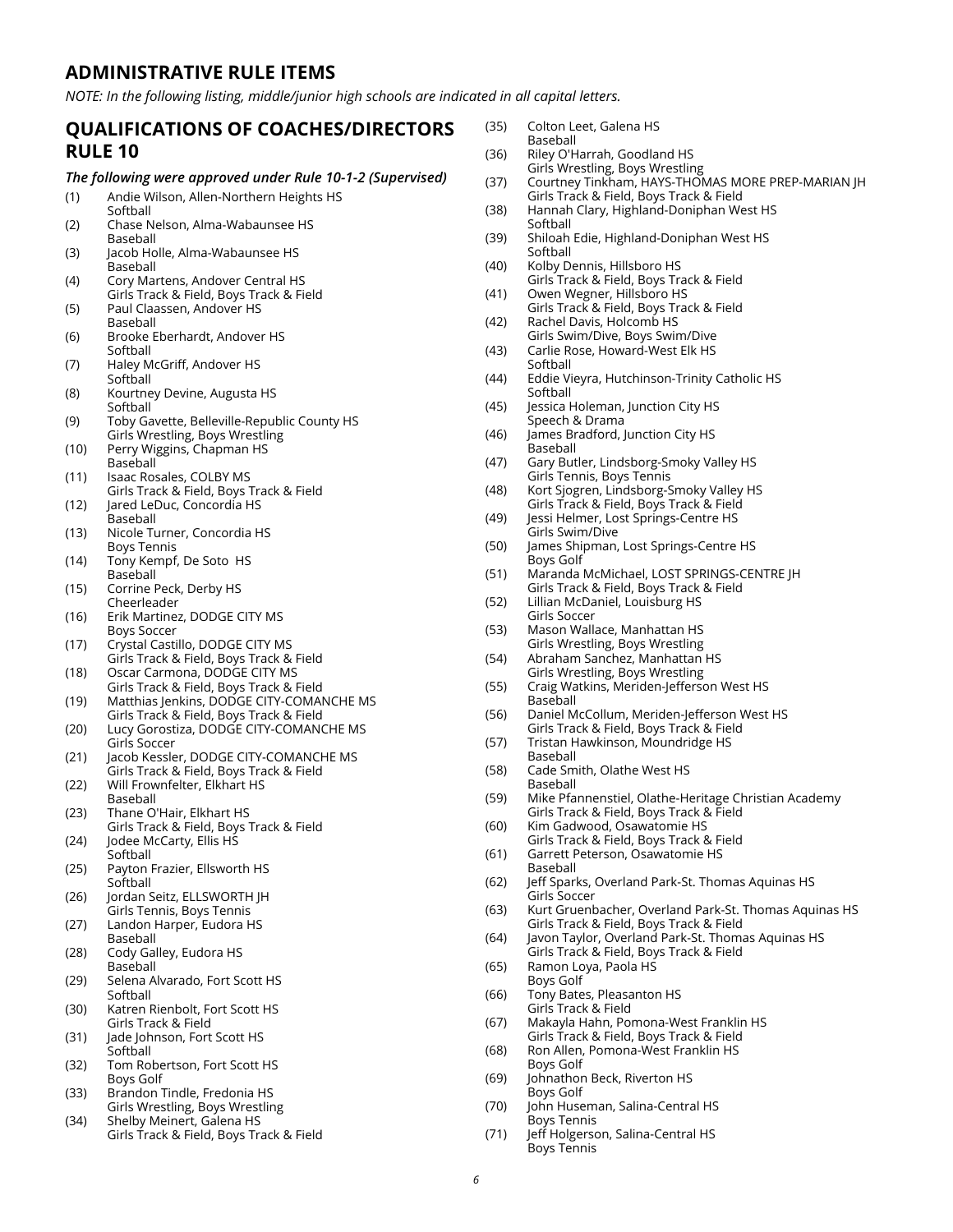- (72) Ethan Casey, Salina-Sacred Heart HS Baseball
- (73) Chase Finch, Salina-Sacred Heart HS Girls Track & Field, Boys Track & Field
- (74) Andrew Falcon, Salina-South HS Girls Swim/Dive, Boys Swim/Dive (75) Paige Parker, Salina-South HS
- Softball
- (76) Cameron Cruse, Salina-South HS Girls Track & Field, Boys Track & Field
- (77) Logan Driscoll, Salina-South HS Baseball
- (78) Caleb Compton, Shawnee Mission North HS Baseball
- (79) Jacob Harvey, Shawnee Mission North HS Baseball
- (80) Chelsea Owens, Shawnee Mission North HS Softball
- (81) Rustin Jones, Shawnee Mission North HS Baseball
- (82) Alyssa Vela, Shawnee Mission North HS Girls Swim/Dive, Boys Swim/Dive
- (83) Callie Delain, South Haven HS Softball
- (84) Lindsay Brown, Stockton HS **Softball**
- (85) Areia Bustillos, Syracuse HS Girls Basketball, Boys Basketball
- (86) Daylon Melcher, Syracuse HS Baseball
- (87) Juan Rattana, Syracuse HS Football 11-Player, Boys Basketball
- (88) Javier Trujillo, Tonganoxie HS Girls Soccer, Boys Soccer
- (89) Ashley Blenden, Topeka West HS **Softball**
- (90) Idalys Hernandez, Topeka West HS Girls Soccer
- (91) Corey Alfonsi, Topeka-Hayden HS Boys Golf
- (92) Sarah Clemmons, Topeka-Hayden HS Softball
- (93) Rhen Calhoon, Topeka-Hayden HS Girls Track & Field, Boys Track & Field
- (94) Kyra Bauer, Topeka-Hayden HS Girls Track & Field, Boys Track & Field
- (95) Nicole Taylor, Topeka-Washburn Rural HS Girls Swim/Dive
- (96) Kristopher Murphy, Topeka-Washburn Rural HS **Softball**
- (97) Gina Ballesteros, Ulysses HS Softball
- (98) Jennifer Castro, Ulysses HS Softball
- (99) Kacie Chapman, Waverly HS Cheerleader
- (100) Tonto Baxley, Wichita-Haysville Campus HS Baseball
- (101) Kenton Strait, Wichita-Haysville Campus HS Speech & Drama, Debate
- (102) Emily Pritchard, Wichita-Haysville Campus HS **Softball**
- (103) Christopher Stewart, Wichita-Kapaun Mt. Carmel HS **Softball**
- (104) Keenan Nguyen, Wichita-Kapaun Mt. Carmel HS Baseball
- (105) Kendall Stewart, Wichita-Kapaun Mt. Carmel HS Softball
- (106) Morgan Smarsh, Wichita-South HS **Softball**
- (107) Scott Steinbach, Wichita-South HS Baseball
- (108) Alexis Blanchat, Wichita-South HS Softball
- (109) David Spencer, Wichita-Trinity Academy Girls Track & Field, Boys Track & Field
- (110) Delaney Bird, Wichita-Trinity Academy Girls Track & Field, Boys Track & Field
- (111) Ryan Kerr, Wichita-Trinity Academy Girls Track & Field, Boys Track & Field
- (112) Trinity Parriman, Wichita-Trinity Academy
- Boys Tennis (113) Nathan Pasek, Wilson HS Baseball

#### *The following were approved under Rule 10-1-2 (Unsupervised)*

- (1) Ryan Hageman, Bennington HS Baseball
- (2) Adam Wooldridge, Chapman HS Boys Tennis
- (3) Cole Parks, Elkhart HS Baseball
- (4) Will O'Hair, Elkhart HS Girls Golf, Boys Golf
- (5) Cole Pfeifer, Ellis HS
- Baseball (6) Sergio Ramirez, HAYS MS
- Boys Soccer
- (7) Jenna Elmer, Hays-Thomas More Prep-Marian HS **Softball**
- (8) Kyle Kreutzer, Hays-Thomas More Prep-Marian HS Baseball
- (9) Jayson Hanschu, Hillsboro HS Baseball
- (10) Wendy Funk, Hillsboro HS **Softball**
- (11) Clint Potucek, Hillsboro HS Baseball
- (12) John Hein, HILLSBORO MS Girls Wrestling, Boys Wrestling
- (13) Madyson Regier, Hutchinson HS **Softball**
- (14) Jordan Downing, Hutchinson HS Girls Soccer
- (15) Joe Palacioz, Hutchinson HS Softball
- (16) Kelsey Grote, Hutchinson-Trinity Catholic HS Girls Track & Field, Boys Track & Field
- (17) Gallagher Martin, Hutchinson-Trinity Catholic HS Boys Tennis
- (18) Gabby Stage, Lansing HS **Softball**
- (19) Brett Lindstrom, Lansing HS Baseball
- (20) Regan Kats, Logan HS Girls Basketball, Boys Basketball
- (21) Savannah Thaemert, MANHATTAN-SUSAN B. ANTHONY MS Girls Basketball, Boys Basketball
- (22) Duane Schneulie, Olathe-Heritage Christian Academy Baseball
- (23) Chanielle Thibault, Pratt HS Girls Track & Field, Boys Track & Field
- (24) Jeremy Franke, Shawnee Mission North HS Baseball
- (25) Julie True, Shawnee Mission North HS Softball
- (26) Steve Ysac, Ulysses HS Baseball
- (27) Bray Wilkins, Wichita-Classical School Of Wichita Instrumental Music, Vocal Music

## **SEMESTER REQUIREMENTS RULE 16 (Hardship)**

#### *The following were ruled (Eligible) for the activities listed under Rule 16-1-4*

- (1) Darian Haynes, Ellinwood HS
- (2) Dominik Jones, Hoxie HS
- (3) Chaddrick Jones, Kansas City-Washington HS
- (4) Jonathan Crane, OVERLAND PARK-LAKEWOOD MS
- (5) Taylor Williams, TOPEKA-WASHBURN RURAL MS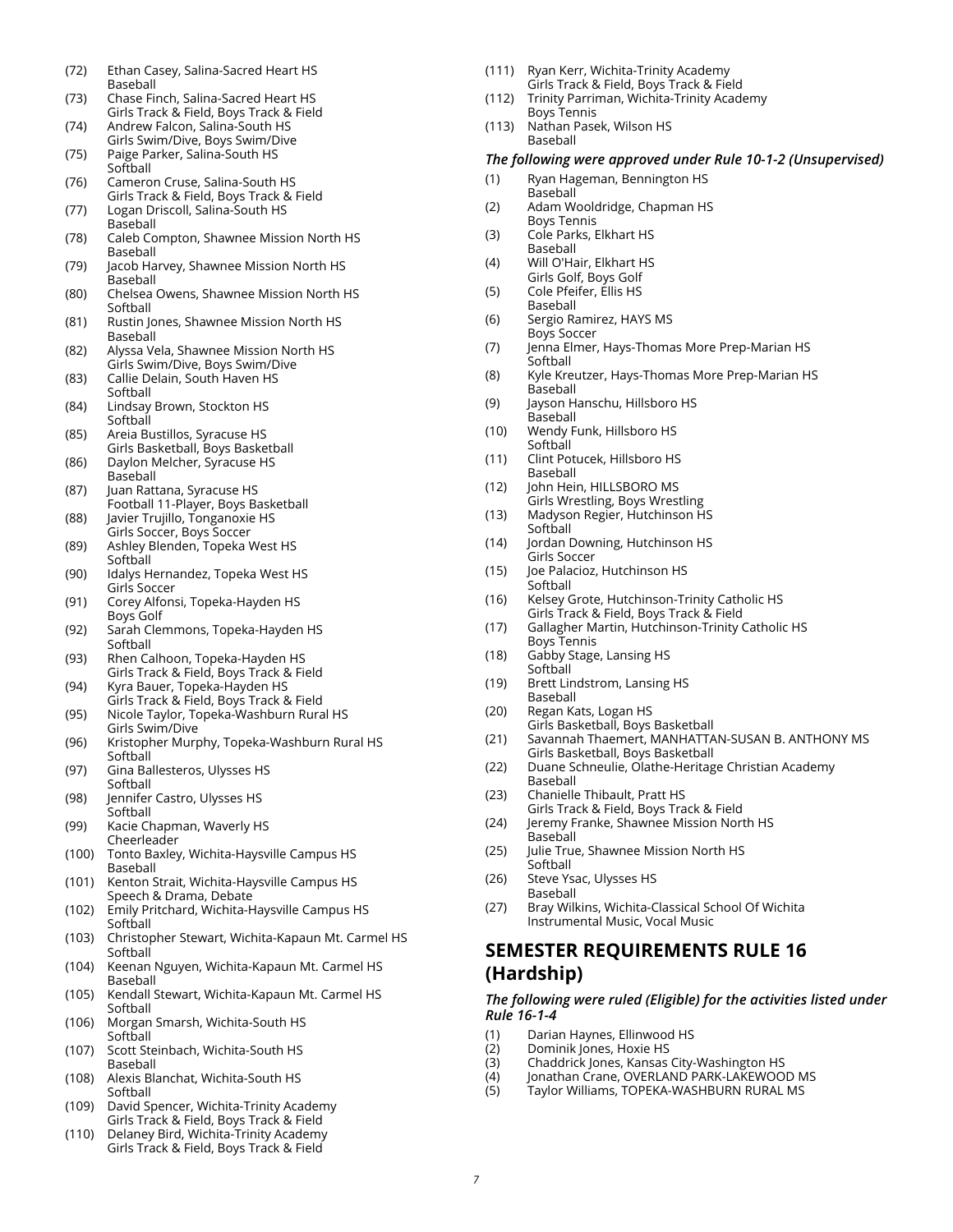## **TRANSFER RULE 18 (Transfer from Non-Member School)**

### *The following were ruled (Eligible) for the activities listed under Rule 18-1-4*

- (1) Shaylanna Royal, Basehor-Linwood HS Formerly attended Basehor-Linwood Virtual School (2) Bianca Little, Gardner Edgerton HS
- Formerly attended Kansas Connections Academy (3) Nate Nyquist, Lindsborg-Smoky Valley HS
- Formerly attended Lindsborg-Smoky Valley Virtual (4) Hannah O'Connor, Maize South HS
- Formerly attended Kansas Connections Academy (5) Alerek Kleeck, Nickerson HS
- Formerly attended Hutchinson-Reno County Learning Center (6) Preston Randle, Olathe-Heritage Christian Academy
- Formerly attended Home School (7) Alexa Rivera, Salina-South HS
- Formerly attended Mexico (8) Maylea Alexander, Satanta HS
- Formerly attended Home School (9) Jacob Goodson, Shawnee Mission West HS
- Formerly attended Home School (10) Zoe Vincent, Topeka West HS Formerly attended Topeka-Heritage Christian School
- (11) Landin Bishop, Whitewater-Remington HS Formerly attended Central State Academy
- (12) David Evans, Whitewater-Remington HS Formerly attended Home School

# **TRANSFER RULE 18 (Possible Limited Eligibility)**

*The following were ruled (Eligible) for the activities listed under Rule 18-1-6*

| (1)  | Raelyn Wilkerson, Baldwin HS                                 |
|------|--------------------------------------------------------------|
|      | Formerly attended Louisburg HS                               |
|      | Non-Varsity: Girls Basketball                                |
| (2)  | Jackson Adcox, Basehor-Linwood HS                            |
|      | Formerly attended Tonganoxie HS                              |
|      | Non-Varsity: Boys Basketball                                 |
|      | Varsity: Baseball                                            |
| (3)  | Keira Dominguez, Basehor-Linwood HS                          |
|      | Formerly attended Salina-South HS                            |
|      | Non-Varsity: Girls Soccer                                    |
| (4)  | Trenton Schreiner, Chapman HS                                |
|      | Formerly attended Junction City HS                           |
|      | Non-Varsity: Boys Wrestling, Boys Soccer                     |
| (5)  | Gunnar Morgan, Columbus HS                                   |
|      | Formerly attended Girard HS                                  |
|      | Varsity: Boys Track & Field                                  |
| (6)  | Aldan Sullivan, De Soto HS                                   |
|      | Formerly attended Tonganoxie HS                              |
|      | Non-Varsity: Boys Wrestling                                  |
|      | Varsity: Baseball                                            |
| (7)  | Benjamin Close, Elbing-Berean Academy                        |
|      | Formerly attended Burrton HS                                 |
|      | Non-Varsity: Boys Basketball, Boys Golf, Boys Cross Country, |
|      | <b>Boys Soccer</b>                                           |
| (8)  | Madelyn Smith, Erie HS                                       |
|      | Formerly attended Chanute HS                                 |
|      | Non-Varsity: Volleyball                                      |
|      | Varsity: Girls Basketball, Girls Track & Field, Softball     |
| (9)  | Bryant Kitchen, Frontenac HS                                 |
|      | Formerly attended Pittsburg HS                               |
|      | Non-Varsity: Baseball, Boys Basketball                       |
| (10) | Matt Long, Garden City HS                                    |
|      | Formerly attended Holcomb HS                                 |
|      | Non-Varsity: Boys Wrestling                                  |
|      | Varsity: Boys Track & Field, Baseball, Boys Golf             |
| (11) | Codi Schoenhoff, Haven HS                                    |
|      | Formerly attended Buhler HS                                  |
|      | Non-Varsity: Boys Basketball                                 |
|      | Varsity: Boys Track & Field, Football 11-Player              |

|      | Formerly attended Hays-Thomas More Prep-Marian HS                                |
|------|----------------------------------------------------------------------------------|
| (13) | Non-Varsity: Boys Track & Field<br>Kenneth Fisher, Hays HS                       |
|      | Formerly attended Hays-Thomas More Prep-Marian HS                                |
|      | Non-Varsity: Boys Soccer, Scholars Bowl                                          |
| (14) | Taylor Giebler, Hays HS                                                          |
|      | Formerly attended Clay Center HS                                                 |
|      | Non-Varsity: Softball                                                            |
| (15) | Abygail Banks, Hays HS<br>Formerly attended Russell HS                           |
|      | Varsity: All Activities                                                          |
| (16) | Claire Howard, Hays HS                                                           |
|      | Formerly attended Hays-Thomas More Prep-Marian HS                                |
|      | Non-Varsity: Girls Track & Field, Volleyball                                     |
|      | Varsity: Girls Basketball, Girls Tennis                                          |
| (17) | Gratton Dalton, Hoisington HS<br>Formerly attended Otis-Bison HS                 |
|      | Non-Varsity: Football 11-Player                                                  |
|      | Varsity: Baseball, Boys Basketball, Boys Wrestling                               |
| (18) | Abigail Wellman, Holton-Jackson Heights HS                                       |
|      | Formerly attended Holton HS                                                      |
|      | Non-Varsity: Instrumental Music                                                  |
|      | Varsity: Volleyball, Girls Basketball, Girls Track & Field                       |
| (19) | Adelynn MacArthur, Hutchinson-Central Christian HS<br>Formerly attended Haven HS |
|      | Non-Varsity: Girls Track & Field                                                 |
|      | Varsity: Girls Basketball                                                        |
| (20) | Bailey Breding, Inman HS                                                         |
|      | Formerly attended Hutchinson HS                                                  |
|      | Varsity: Softball                                                                |
| (21) | Shelby Daniels, Iola HS                                                          |
|      | Formerly attended Humboldt HS<br>Non-Varsity: Girls Track & Field, Volleyball    |
| (22) | Christopher Banilla, Kansas City-Bishop Ward HS                                  |
|      | Formerly attended Kansas City-Sumner Academy                                     |
|      | Varsity: Boys Soccer, Baseball                                                   |
| (23) | Larnie Finney, Lawrence HS                                                       |
|      | Formerly attended Leavenworth HS                                                 |
| (24) | Non-Varsity: Baseball<br>Ethan Rowe, Lawrence-Bishop Seabury Academy             |
|      | Formerly attended Lawrence-Free State HS                                         |
|      | Varsity: Boys Basketball                                                         |
| (25) | Brinkley Colquitt, Lenexa-St. James Academy                                      |
|      | Formerly attended MO - Kansas City-Rockhurst Academy                             |
|      | Non-Varsity: Boys Basketball, Football 11-Player<br>Varsity: Boys Track & Field  |
| (26) | Jack Alters, Lenexa-St. James Academy                                            |
|      | Formerly attended Overland Park-Saint Thomas Aquinas HS                          |
|      | Non-Varsity: Boys Basketball, Boys Golf                                          |
|      | Varsity: Football 11-Player                                                      |
| (27) | Addison Henige, Lenexa-St. James Academy                                         |
|      | Formerly attended Olathe-West HS                                                 |
| (28) | Non-Varsity: Boys Soccer<br>Vance Mitchell, Maize HS                             |
|      | Formerly attended Wichita-Classical School of Wichita                            |
|      | Non-Varsity: Boys Tennis                                                         |
| (29) | Leah Brown, Maize HS                                                             |
|      | Formerly attended Wichita-Southeast HS                                           |
| (30) | Varsity: Girls Soccer<br>Corey Simmons, Nickerson HS                             |
|      | Formerly attended Hutchinson HS                                                  |
|      | Non-Varsity: Football 11-Player, Boys Basketball                                 |
| (31) | Conner Wilson, Olathe East HS                                                    |
|      | Formerly attended Olathe West HS                                                 |
|      | Non-Varsity: Boys Golf                                                           |
| (32) | Jordin Dedrick, Olathe West HS<br>Formerly attended Olathe South HS              |
|      | Non-Varsity: Boys Wrestling                                                      |
| (33) | Jose Carrillo, Olathe West HS                                                    |
|      | Formerly attended Olathe North HS                                                |
|      | Non-Varsity: Boys Wrestling                                                      |
| (34) | Jonas Laing, Olathe West HS                                                      |
|      | Formerly attended Lenexa-St James Academy                                        |
| (35) | Non-Varsity: Baseball<br>Anne Self, Olathe West HS                               |
|      | Formerly attended Olathe East HS                                                 |
|      | Non-Varsity: All Activities                                                      |

(12) Carlos Tinoco, Hays HS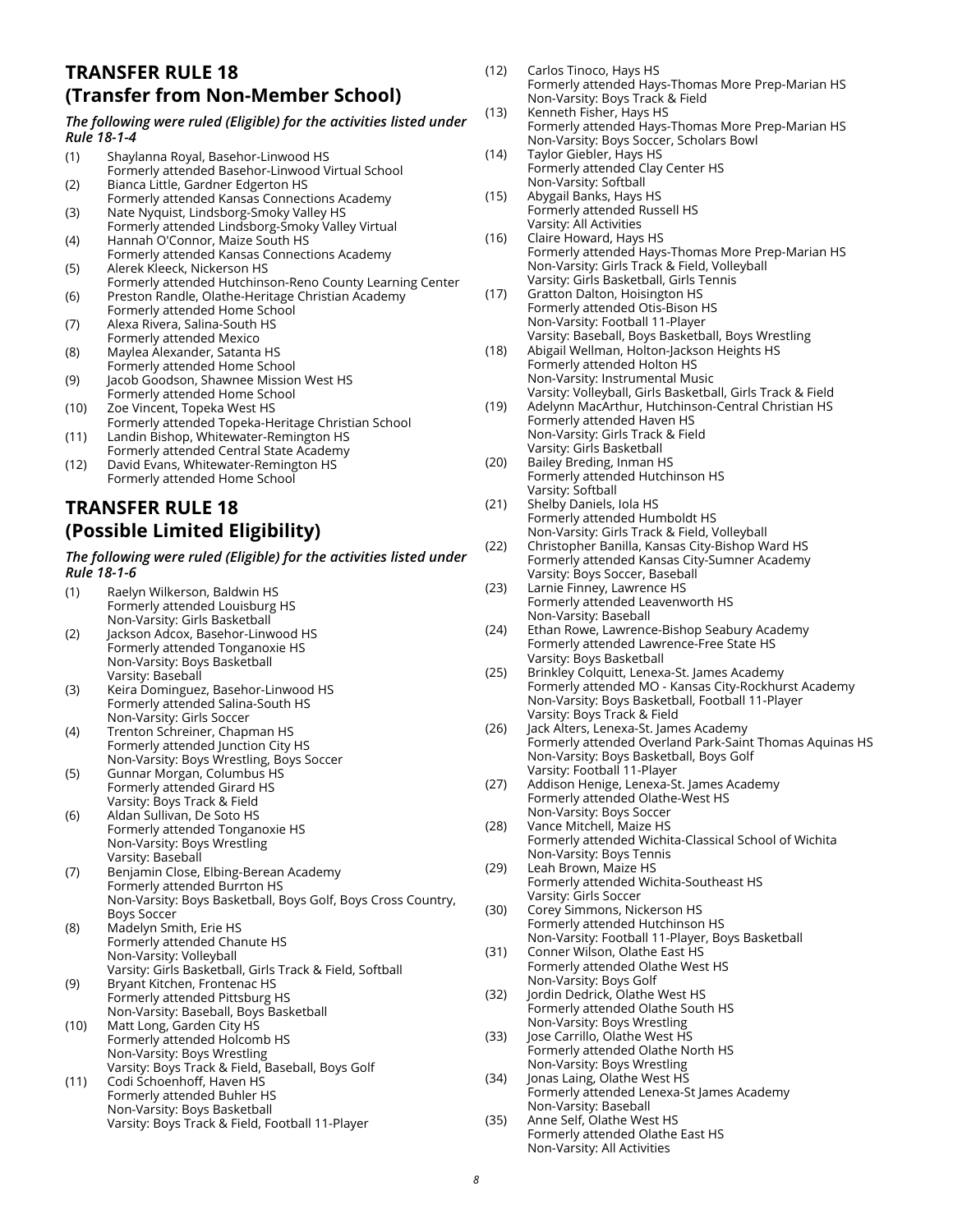- (36) Sidney Zinkus, Overland Park-St. Thomas Aquinas HS Formerly attended MO - Kansas City-The Barstow School Non-Varsity: Boys Soccer Varsity: Boys Track & Field
- (37) Meredith Caldwell, Overland Park-St. Thomas Aquinas HS Formerly attended Overland Park-Blue Valley Southwest HS Varsity: Girls Swim/Dive
- (38) Brookelynn Barger, Parsons HS Formerly attended Altamont-Labette County HS Non-Varsity: Girls Tennis, Girls Basketball, Softball, Girls Track & Field
- (39) Roy Bright, Plainville HS Formerly attended Natoma HS Non-Varsity: Football 11-Player, Boys Basketball, Boys Track & Field
- (40) Kaydan Martinez, Plainville HS Formerly attended Natoma HS Non-Varsity: Boys Basketball, Boys Track & Field (41) Jonathan Leckner, Pratt-Skyline HS
- Formerly attended Pratt HS Non-Varsity: Boys Track & Field
- (42) Conner Van Slyke, PRATT-SKYLINE MS Formerly attended PRATT-LIBERTY MS Non-Varsity: Boys Basketball, Boys Track & Field
- (43) Isabelle Greenemeyer, Salina-South HS Formerly attended Salina-Sacred Heart HS Varsity: Girls Swim/Dive
- (44) Lane Budde, Sedgwick HS Formerly attended Elbing-Berean Academy Varsity: Baseball, Football 11-Player, Boys Track & Field
- (45) Logan Budde, Sedgwick HS Formerly attended Elbing-Berean Academy Varsity: Girls Basketball, Softball Non-Varsity: Girls Track & Field, Volleyball
- (46) Paige Calderon, Shawnee Mission-Bishop Miege HS Formerly attended Lenexa-St James Academy Non-Varsity: Volleyball Varsity: Girls Basketball, Girls Soccer
- (47) Kate McGuire, Shawnee Mission-Bishop Miege HS Formerly attended MO - Kansas City-St Teresa's Academy Non-Varsity: Girls Golf Varsity: Girls Soccer, Girls Swim/Dive
- (48) Andre Randle, Shawnee Mission-Bishop Miege HS Formerly attended Kansas City-Piper HS Non-Varsity: Boys Basketball, Football 11-Player
- (49) Ainsleigh Smith, Topeka-Seaman HS Formerly attended Topeka-Washburn Rural HS Non-Varsity: Girls Track & Field, Girls Cross Country
- (50) Kevin Nguyen, Wichita-Kapaun Mt. Carmel HS Formerly attended Wichita-Southeast HS Non-Varsity: Boys Basketball, Football 11-Player
- (51) Javon Beadles, Wichita-The Independent HS Formerly attended Andover-Central HS Varsity: Boys Basketball, Boys Track & Field

### **TRANSFER RULE 18 (Foreign Exchange Students)**

### *The following were ruled (Eligible) for the activities listed under Rule 18-1-12*

- (1) Victoire Senechal, Arkansas City HS FLAG (2) Cecilia Martinez, Augusta HS PAX
- (3) Hanna Michalska, Basehor-Linwood HS Greenheart Exchange
- (4) Jagna Radomska, Basehor-Linwood HS Greenheart Exchange
- (5) Valentin Fessler, Caney Valley HS CIEE
- (6) Natalia Kurek Luniewska, Derby HS Greenheart Exchange
- (7) Aurora Marini, Dexter HS FLAG
- (8) Tindra Ostervald, Emporia HS EF High School Exchange Year
- (9) Caroline Niemeyer, Hays-Thomas More Prep-Marian HS Nacel Open Door
- (10) Sofia Bigucci, Independence HS CIEE
- (11) Lucia Corrales-Alfonso, Junction City HS ICES
- (12) Nele Schmidt, Kansas City-Bishop Ward HS ASSE
- (13) Ketevan Kochuashvill, Olathe West HS ASSE and World Heritage
- (14) Klara Jandova, Pittsburg HS Greenheart Exchange
- (15) Xenia Pan, Topeka-Seaman HS ISE
- (16) Radion Lukianets, Udall HS PAX
- (17) Lorenzo Balli, Winfield HS FLAG
- (18) Florine Lievens, Winfield HS ASSE and World Heritage
- (19) Matteo Marchesi, Winfield HS FLAG
- (20) Arianna Volpe, Yates Center HS Greenheart Exchange

# **TRANSFER RULE 18 (Hardship)**

#### *The following were ruled (Eligible) for the activities listed under Rule 18-1-13*

- (1) Skyla Barajas, Abilene HS Formerly attended IA - LeGrand-East Marshall HS (2) Caelob Carlos, Abilene HS Formerly attended Junction City HS (3) Brooke Kephart, Alma-Wabaunsee HS Formerly attended MD - Hurlock-North Dorchester HS (4) Gracen Fisher, Andover HS Formerly attended Wichita-Sunrise Christian Academy (5) Gauge Tomasi, Arma-Northeast HS Formerly attended Pittsburg HS (6) Cady Hemphill, Attica HS Formerly attended Medicine Lodge HS (7) Faith Archey, Cherokee-Southeast HS Formerly attended Pittsburg HS (8) Kayden Beaver, CLIFTON-CLYDE MS Formerly attended CLAY CENTER COMMUNITY MS (9) Cameron Howard, Easton-Pleasant Ridge HS Formerly attended MA - Sandwich HS (10) Minh Vu, El Dorado HS Formerly attended Wichita-Kapaun Mt Carmel HS (11) Alyria Batchman, ELLINWOOD MS Formerly attended GREAT BEND MS (12) Darian Haynes, Ellinwood HS Formerly attended NM - Bayard-Cobre HS (13) Andyn Tony Larcom, Eureka HS Formerly attended El Dorado HS (14) Rome Sanchez, Great Bend HS Formerly attended Junction City HS (15) Sawyer Ferguson, Howard-West Elk HS Formerly attended Winfield HS (16) Noah Maldonado, Junction City HS Formerly attended TX - Crandall HS (17) Joseph Marshall, Kansas City-FL Schlagle HS Formerly attended Shawnee Mission-Northwest HS (18) Chaddrick Jones, Kansas City-Washington HS Formerly attended FL - Havana-Robert Munroe Day School (19) Peri Schumm, Lenexa-St. James Academy Formerly attended Overland Park-Blue Valley North HS (20) Avery Seeling, Lenexa-St. James Academy Formerly attended Spring Hill HS (21) Michaela McCormick, Lenexa-St. James Academy Formerly attended Spring Hill HS (22) Alexa Perez, Maize HS
	- Formerly attended Andover eAcademy (23) Haley Branstetter, Meriden-Jefferson West HS
	- Formerly attended Topeka-Seaman HS (24) Carter Burton, Moran-Marmaton Valley HS
	- Formerly attended Yates Center HS (25) Jadyn Stevenson, Mulvane HS Formerly attended Salina-South HS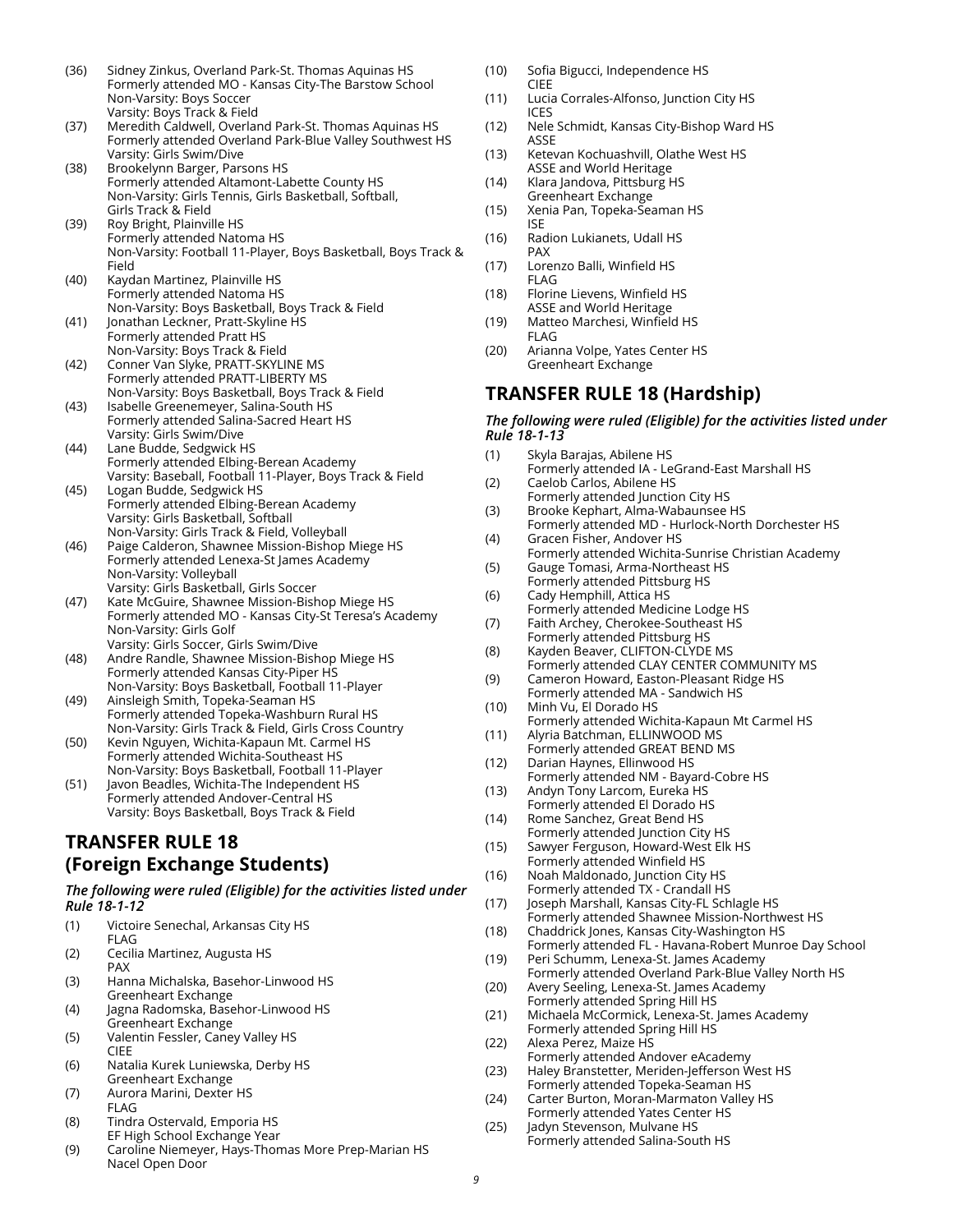- (26) Adam Walters, Olathe East HS Formerly attended Overland Park-St Thomas Aquinas HS (27) Alex Gunderson, Olathe North HS
- Formerly attended Olathe Northwest HS (28) Nathan Gunderson, Olathe North HS
- Formerly attended Olathe Northwest HS (29) Kylie Gunderson, Olathe North HS
- Formerly attended Olathe Northwest HS (30) Sofia Lustig, Olathe North HS
- Formerly attended Shawnee Mission South HS (31) Levi Bliss, Sedan HS
- Formerly attended Cedar Vale HS (32) Miley Bliss, Sedan HS
- Formerly attended Cedar Vale HS (33) Paige Calderon, Shawnee Mission-Bishop Miege HS
- Formerly attended Lenexa-St. James Academy (34) Evelyn Overlease, Lenexa-St. James Academy
- Formerly attended MO Kansas City-Notre Dame de Sion HS (35) Zsamar Sipple, Topeka West HS
- Formerly attended Topeka-Washburn Rural HS (36) Cody Sharp, Topeka-Washburn Rural HS
- Formerly attended Junction City HS (37) Alyssa Smith, Wakefield HS
- Formerly attended Wichita Southeast HS (38) Ellie Brooks, Wichita-East HS
- Formerly attended Wichita-Trinity Academy (39) Annabell Harvey, Wichita-Haysville Campus HS
- Formerly attended Oxford HS (40) Eloise Thorp, Wichita-Kapaun Mt. Carmel HS Formerly attended Wichita East HS
- (41) Alieya Sath, Wichita-Southeast HS Formerly attended Wichita-North HS

#### *The following were ruled (Not Eligible) for the activities listed under Rule18-1-13*

- (1) Trace Perry, El Dorado HS Formerly attended Towanda-Circle HS
- (2) Bryant Kitchen, Frontenac HS Formerly attended Pittsburg HS
- (3) Kenneth Fisher, Hays HS Formerly attended Hays-Thomas More Prep-Marian HS
- (4) Owen Shaw, Overland Park-Blue Valley Southwest HS Formerly attended Shawnee-Maranatha Christian Academy
- (5) Gracelyn Adcox, Tonganoxie HS Formerly attended Basehor-Linwood HS

# **COOPERATIVE AGREEMENT RULE 29**

*The following were approved under Rule 29-2-1, 29-3-1, 29-3-2 (schools may be combined for interschool activities . . . for the activities listed, with the identification of the combined team and/or the school responsible for administering the activity in parenthesis):* 

#### *Rule 29-2-1*

Atchison-Maur Hill Mount Academy/Atchison High Schools Boys Golf {Maur Hill-Mount Academy, 2021-22 & 2022-23}

- Ellinwood/Stafford High Schools Baseball, Softball {Ellinwood, 2021-22 & 2022-23}
- Fort Scott/Arma-Northeast/Frontenac/Humboldt/Pittsburg High Schools

Girls Swimming & Diving {Fort Scott, 2021-22 & 2022-23}

- Kansas City-Sumner Academy/Kansas City-Wyandotte High Schools Softball {KC-Sumner, 2021-22 & 2022-23}
- Kingman/Norwich High Schools Baseball, Softball {Kingman, 2021-22 & 2022-23}
- Lyons/Sterling High Schools Baseball {Lyons, 2021-22 & 2022-23}
- Marion/Lost Springs-Centre High Schools Boys Golf {Marion, 2021-22 & 2022-23}
- Olpe/Hartford High Schools Baseball, Softball {Southern Lyon County, 2021-22 & 2022-23}
- Parsons/Altamont-Labette County/Chanute High Schools Girls Swimming & Diving {Parsons, 2021-22 & 2022-23}
- Pittsburg/Frontenac High Schools Girls Soccer {Pittsburg, 2021-22 & 2022-23}
- South Haven/Caldwell High Schools Baseball/Softball {South Haven, 2021-22 & 2022-23}

Wichita-Classical School of Wichita/Wichita-Central Christian Academy High Schools Girls Swimming & Diving {Wichita-Classical, 2021-22 & 2022-23}

Winfield/Dexter High Schools Boys Golf

{Dexter, 2021-22 & 2022-23}

Yates Center/Buffalo-Altoona-Midway High Schools Baseball {Yates Center, 2021-22 & 2022-23}

### *Rule 29-3-1*

Hillsboro/Canton-Galva Middle Schools Girls & Boys Wrestling – 2021-22

Linn/Linn-Lutheran Jr. High Schools Girls & Boys Track & Field – 2021-22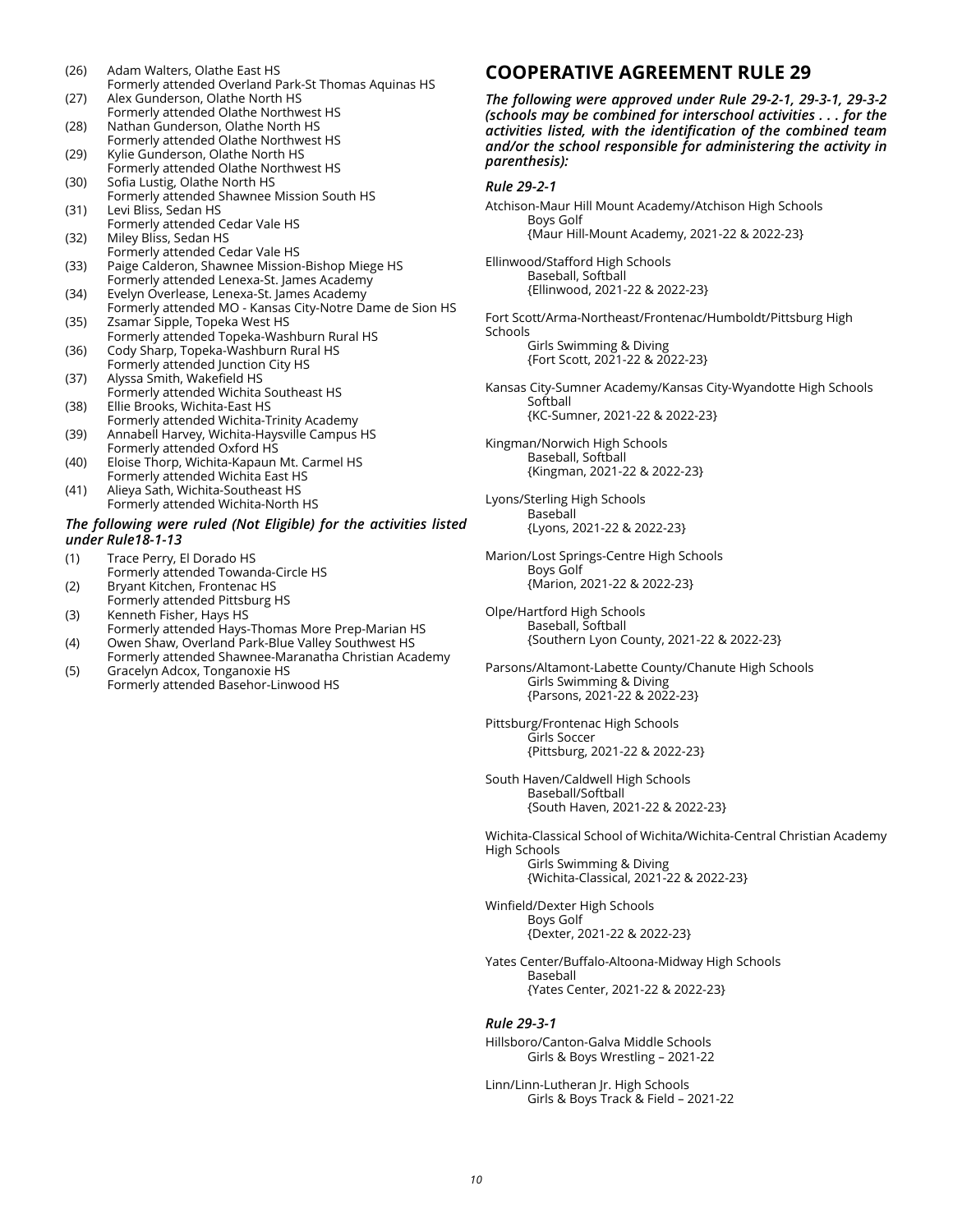# **APPROVED EVENTS AND ACTIVITIES**

## **ATHLETIC**

| <b>Date</b>  | Event                                   | <b>Sponsor</b>                                   | <b>Sport</b> |
|--------------|-----------------------------------------|--------------------------------------------------|--------------|
| 3/24-3/26/22 | Clyde Littlefield Texas Relays          | University of Texas, Austin TX                   | T&F          |
| 3/28-4/1/22  | Lady Golden Bears Soccer Classic        | Turner HS, Kansas City KS                        | <b>GSCR</b>  |
| 4/2/22       | <b>Shawnee Mission South Relays</b>     | Shawnee Mission South HS, Overland Park KS       | T&F          |
| 4/5/22       | Goodland JH Track Invitational          | Goodland JH, KS                                  | T&F          |
| 4/7-4/9/22   | Berkley Walline Memorial Baseball Tourn | Kansas City Christian School, Prairie Village KS | <b>BSB</b>   |
| 4/19/22      | Goodland JV Golf Tournament             | Goodland HS, KS                                  | <b>GLF</b>   |
| 4/21/22      | Lamar Rotary Track Meet                 | Lamar HS, MO                                     | T&F          |
| 4/21-4/23/22 | De Soto Spring Baseball Classic         | De Soto HS, KS                                   | <b>BSB</b>   |
| 4/23/22      | Distance Night in Palatine              | Palatine HS, IL                                  | T&F          |
| 4/28-4/30/22 | Capelli Tournament of Champions         | Burlington Notre Dame HS, Burlington IA          | <b>GSCR</b>  |
| 5/2/22       | Goodland JV Track Invitational          | Goodland HS, KS                                  | T&F          |
| 5/6/22       | Shawnee Mission North Relays            | Shawnee Mission North HS, Overland Park KS       | T&F          |
| 5/6-5/7/22   | Howard Wood Dakota Relays               | Sioux Falls HS, SD                               | T&F          |

### **NON-ATHLETIC**

| Date         | Event                                       | <b>Sponsor</b>                             | <b>Activity</b> |
|--------------|---------------------------------------------|--------------------------------------------|-----------------|
| 3/8-3/24/22  | March Springboard Speech Tournament         | Des Moines Roosevelt HS, IA                | Speech          |
| 3/19/22      | College Dance Team Expo                     | St. Pius X HS, Kansas City MO              | Dance           |
| 3/30/22      | ESU Woodwind & Percussion Day               | Emporia State University, KS               | Music           |
| 4/1-4/2/22   | <b>BVSW Invitational Orchestra Festival</b> | Blue Valley Southwest HS, Overland Park KS | Music           |
| 4/2/22       | <b>MCCGA Championships</b>                  | Willard, Ozark & Nixa HS, MO               | Music           |
| 4/23/22      | ESU Junior High School Festival             | Emporia State University, KS               | Music           |
| 9/12-9/14/22 | Kansas State Fair Marching Band Program     | Kansas State Fair, Hutchinson KS           | Music           |